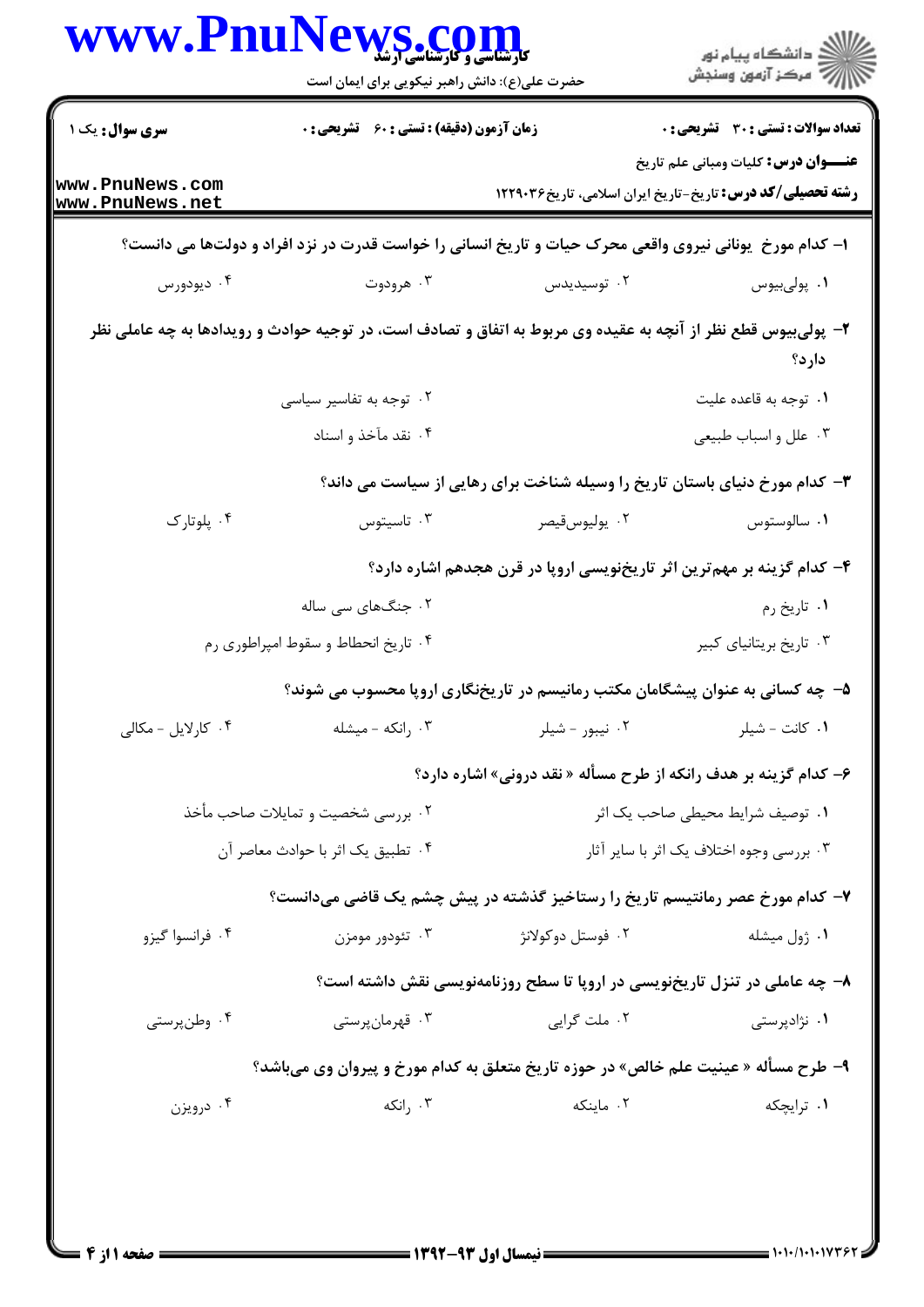|                                    | حضرت علی(ع): دانش راهبر نیکویی برای ایمان است      |                                                                                                              | ڪ دانشڪاه پيام نور<br>پ <sup>ر</sup> مرڪز آزمون وسنڊش                                                            |
|------------------------------------|----------------------------------------------------|--------------------------------------------------------------------------------------------------------------|------------------------------------------------------------------------------------------------------------------|
| <b>سری سوال : ۱ یک</b>             | <b>زمان آزمون (دقیقه) : تستی : 60 ٪ تشریحی : 0</b> |                                                                                                              | <b>تعداد سوالات : تستي : 30 ٪ تشريحي : 0</b>                                                                     |
| www.PnuNews.com<br>www.PnuNews.net |                                                    |                                                                                                              | <b>عنـــوان درس:</b> کلیات ومبانی علم تاریخ<br><b>رشته تحصیلی/کد درس:</b> تاریخ-تاریخ ایران اسلامی، تاریخ۱۲۲۹۰۳۶ |
|                                    |                                                    | ∙ا− مورخ در مقایسه بین دو خبر وقتی بین دو طرف امری تردید حاصل شود به طوری که هیچ یک را نتواند بر دیگری ترجیح | دهد خود را مواجه با چه میبیند؟                                                                                   |
| ۰۴ تعادل                           | ۰۳ ظن غالب                                         | ۰۲ يقين                                                                                                      | ۰۱ شک                                                                                                            |
|                                    |                                                    | 11-  مشکل عمده مورخ در فرآیند باز آفرینی گذشته که در واقع هدف کار وی است چیست؟                               |                                                                                                                  |
|                                    | ۰۲ قوه استنباط درست و آزادگی از سهلانگاری          |                                                                                                              | ٠١ افراط در خوشباوري يا ديرباوري                                                                                 |
|                                    | ۰۴ بررسی انتقادی اسناد و مدارک                     |                                                                                                              | ۰۳ جدا کردن واقعیتهای تاریخی از مجموعه اسناد                                                                     |
|                                    |                                                    | ۱۲– آنچه در روزگار ما همانند دوران توسیدیدس به عنوان اساس تاریخ علمی تلقی میشود چیست؟                        |                                                                                                                  |
| ۰۴ واقعیات محض مجرد                | ۰۳ طبیعت حوادث                                     | ٠٢ عينيت خالص                                                                                                | ٠١ حقيقت واقع                                                                                                    |
|                                    |                                                    | ۱۳- کدام گزینه بر پیامدهای اصل تبعیت از مرجعیت در تحقیقات تاریخی اشاره ندارد؟                                |                                                                                                                  |
|                                    | ۰۲ ذهنگرایی اختیاری                                |                                                                                                              | ٠١ عدم استقراء در اصل حوادث                                                                                      |
|                                    | ۰۴ ذهن گرايي اجباري                                |                                                                                                              | ۰۳ اهمال در حقیقتجویی                                                                                            |
|                                    |                                                    | ۱۴- کدام یک از مدارک تاریخی ذیل دارای جنبه عینی بیشتری است؟                                                  |                                                                                                                  |
| ۰۴ کتب فرقه ای                     | ۰۳ آثار آرشیوی                                     | ۰۲ سالنامه های شخصی                                                                                          | ۰۱ اسناد رسمی                                                                                                    |
|                                    |                                                    |                                                                                                              | <b>۱۵- رساله « درباب امور مربوط به اسناد» اثر کیست؟</b>                                                          |
| ۰۴ يوليوس فيكر                     | ۰۳ تئودور زیکل                                     | ۰۲ ژان مابيون                                                                                                | ۰۱ موراتوری                                                                                                      |
|                                    |                                                    | ۱۶– کدام یک از گزینه های ذیل در جعل و انتحال اسناد نقش مهمتر و قوی تری دارد؟                                 |                                                                                                                  |
| ۰۴ تعصب                            | ۰۳ انکار و تکذیب                                   | ۰۲ منفعت طلبي                                                                                                | ۰۱ اغراض شخصی                                                                                                    |
|                                    |                                                    | ۱۷- زمانی که نسخه به خط مؤلف باشد و وی نسخههای دیگری بعد از آن نوشته باشد نقد متن چه حالتی پیدا میکند؟       |                                                                                                                  |
|                                    | ۰۲ ضرورتی ندارد                                    |                                                                                                              | ۰۱ الزامی است                                                                                                    |
|                                    | ۰۴ مقابله با نسخههای هم عصر مؤلف                   |                                                                                                              | ۰۳ رجوع به قاعده استصحاب                                                                                         |
|                                    |                                                    |                                                                                                              | ۱۸- منظور از « نقد افزار» در تحقیقات تاریخی چیست؟                                                                |
| ۰۴ قواعد و اصول فنی                | ۰۳ اطلاعات غیر مستقیم                              | ٠٢ اسناد كتبى                                                                                                | ۰۱ زیرنویسها و تعلیقات                                                                                           |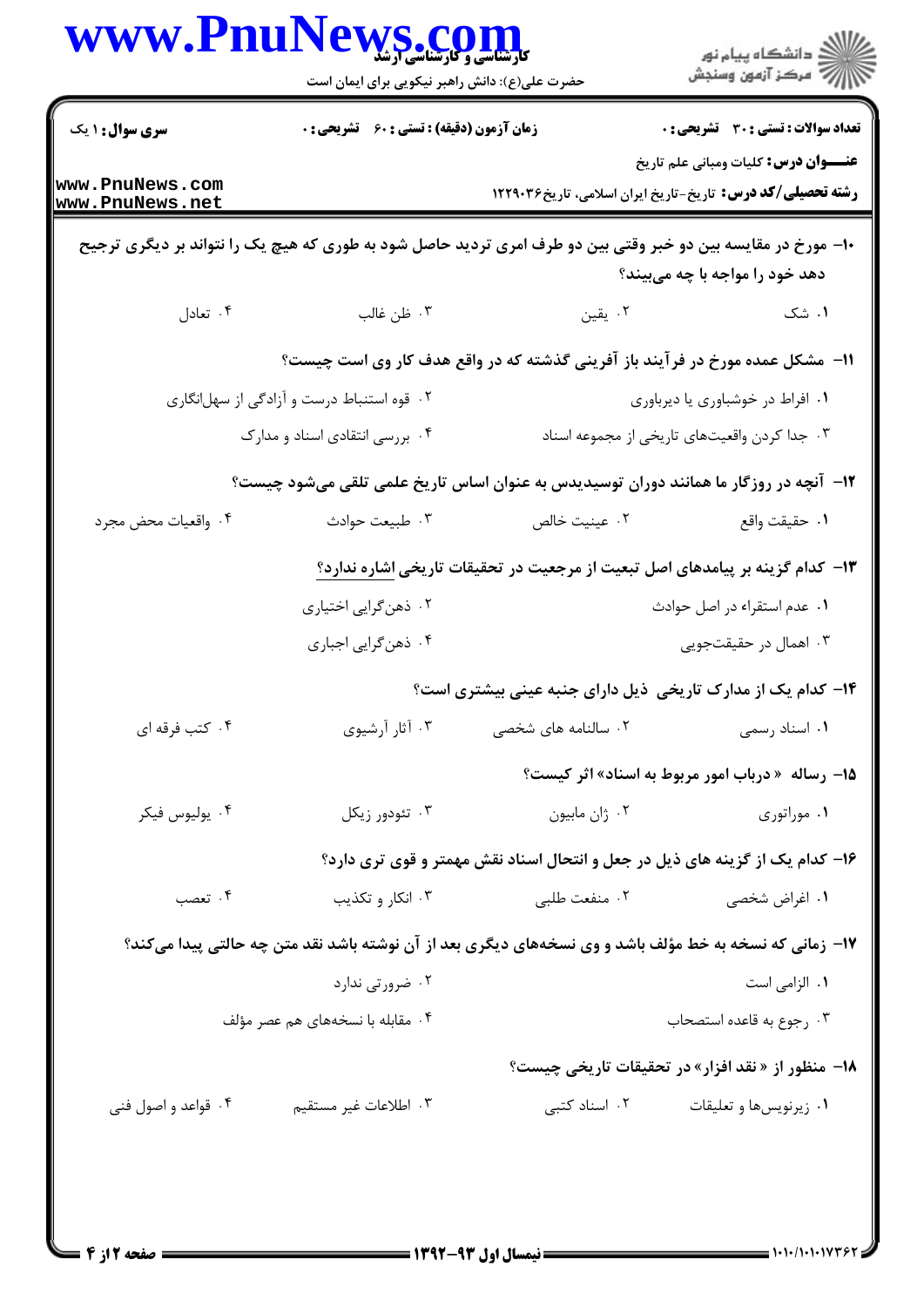| www.PnuNews.com                                       | حضرت علی(ع): دانش راهبر نیکویی برای ایمان است                                                              |                                                                                  |                                              |  |
|-------------------------------------------------------|------------------------------------------------------------------------------------------------------------|----------------------------------------------------------------------------------|----------------------------------------------|--|
| <b>سری سوال : ۱ یک</b>                                | <b>زمان آزمون (دقیقه) : تستی : 60 ٪ تشریحی : 0</b>                                                         |                                                                                  | <b>تعداد سوالات : تستي : 30 ٪ تشريحي : 0</b> |  |
| www.PnuNews.com<br>www.PnuNews.net                    |                                                                                                            | <b>رشته تحصیلی/کد درس:</b> تاریخ-تاریخ ایران اسلامی، تاریخ۱۲۲۹۰۳۶                | <b>عنـــوان درس:</b> کلیات ومبانی علم تاریخ  |  |
|                                                       |                                                                                                            | ۱۹- تصور ضرورت تاریخ در نزد اقوام قدیم بین لنهرین حاصل چه امری بوده است؟         |                                              |  |
|                                                       | ۰۲ توجه پادشاهان به تاریخ                                                                                  |                                                                                  | ۰۱ توجه به رویکرد عقل گرایی                  |  |
|                                                       | ۰۴ توجه به اغراض فردي                                                                                      | ۰۳ جهان بینی شرق باستانی                                                         |                                              |  |
|                                                       |                                                                                                            | <b>۲۰</b> - نشریه « مجله تاریخی» توسط کدام یک از مورخان مدرسه اسناد به چاپ رسید؟ |                                              |  |
| ۰۴ دوکولانژ                                           | ۰۳ برشت                                                                                                    | ۰۲ زیبل                                                                          | ۰۱ مونود                                     |  |
|                                                       |                                                                                                            | <b>31- کدام مورخ اروپایی ، دنیای شرق را فاقد تاریخ و تحرک می داند؟</b>           |                                              |  |
| ۰۴ آکتن                                               | ۰۳ سیلی                                                                                                    | ۰۲ شلوسر                                                                         | ۰۱ ترولچ                                     |  |
|                                                       |                                                                                                            | ۲۲– متن باستانی روایت قدیم طوفان توسط کدام کاوشگر مورد شناسایی قرار گرفت؟        |                                              |  |
| ۰۴ دمورگان                                            | ۰۳ اسمیت                                                                                                   | ۰۲ دوپرون                                                                        | ۰۱ گروتفند                                   |  |
|                                                       |                                                                                                            | <b>۲۳</b> - کدام یک از آثار ذیل، بر بنیان فلسفه تاریخ جدید اشاره دارد؟           |                                              |  |
|                                                       | ۰۲ شهر خدا - اگوستين                                                                                       |                                                                                  | ۰۱ اصول یک علم جدید - ویکو                   |  |
| ۰۴ طرح یک تابلو تاریخی از ترقیات روح انسانی - کندورسه |                                                                                                            |                                                                                  | ۰۳ کاندید - ولتر                             |  |
|                                                       | ۲۴- درباب نقش شخصیت در تاریخ، مبالغه تامس کارلایل منتهی به چه جریانی در تاریخنگری شد؟                      |                                                                                  |                                              |  |
| ۰۴ فکرترقی                                            | ۰۳ تقدیر گرایی                                                                                             | ۲. قهرمان پرستی                                                                  | ۰۱ ناسيوناليسم                               |  |
|                                                       |                                                                                                            | ۲۵- کندورسه، ترقی انسانیت را حاصل چه امری میدانست؟                               |                                              |  |
| ۰۴ تصادف                                              | ۰۳ مشیت الهی                                                                                               | ۰۲ کمالجویی                                                                      | ۰۱ تربیت روحانی                              |  |
|                                                       |                                                                                                            | ۲۶- مجموع نظریات کدام فیلسوف تاریخ بر سه مبنای ایده ، طبیعت و روح استوار است؟    |                                              |  |
| ۰۴ ولتر                                               | ۰۳ هردر                                                                                                    | ۰۲ هگل                                                                           | ۰۱ تورگو                                     |  |
|                                                       | <b>۲۷</b> – از نظر توین بی آنچه در سیر تاریخ، ورای نقش« افراد و اقلیت های آفرینشگر»  تأثیر عمده دارد چیست؟ |                                                                                  |                                              |  |
| ۰۴ مشیت ربانی                                         | ۰۳ اخلاق                                                                                                   | ۰۲ اراده افراد                                                                   | ٠١ صلح پايدار                                |  |
|                                                       |                                                                                                            | ۲۸- تکامل تدریجی تاریخ از نگاه هانری برگسون چیست؟                                |                                              |  |
| ۰۴ تکرار تدریجی                                       | ۰۳ حرکتی نوسانی                                                                                            | ۰۲ حرکتی مارپیچی                                                                 | ۰۱ حرکتی دوری                                |  |